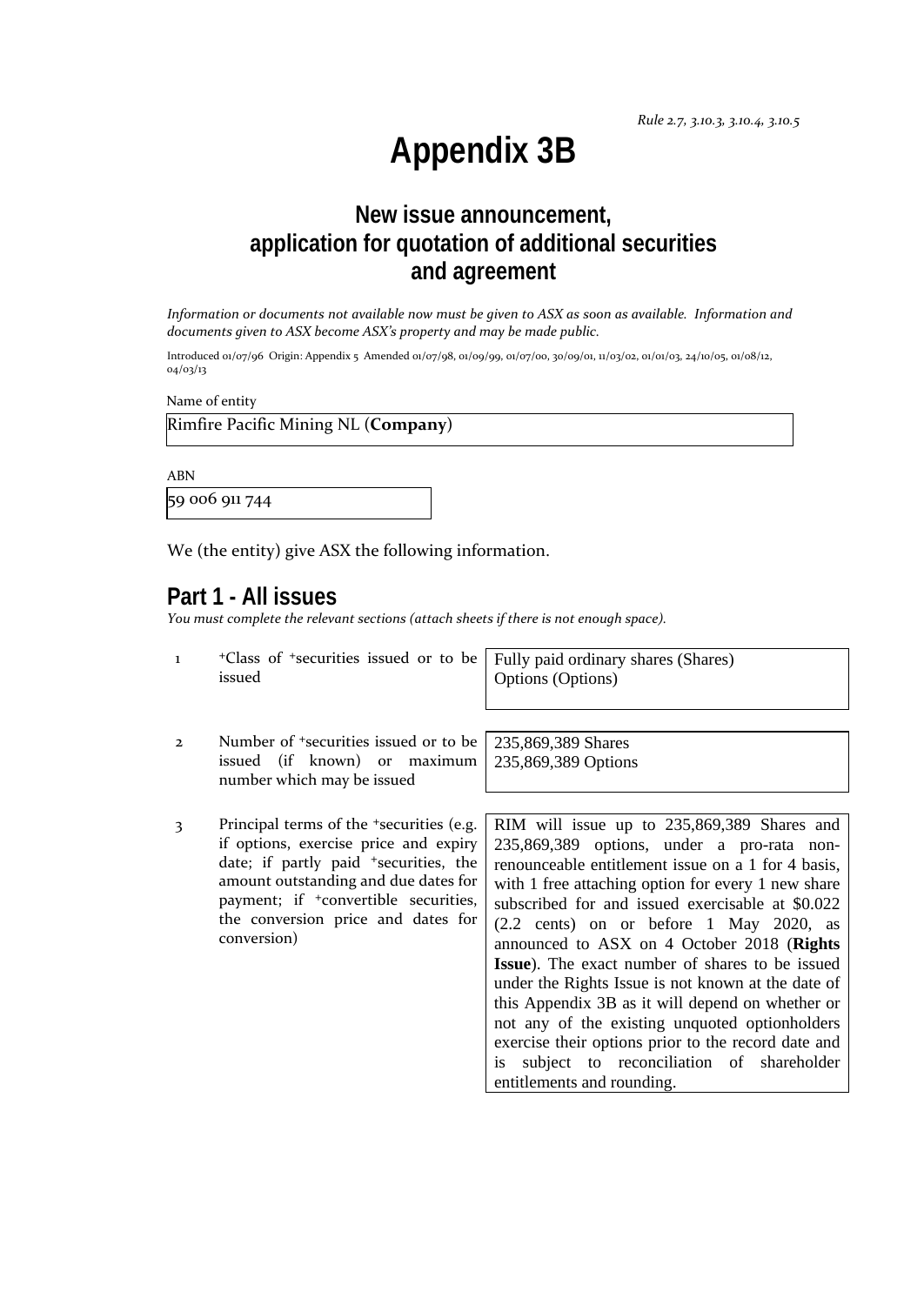| $\overline{4}$ | Do the <sup>+</sup> securities rank equally in all<br>respects from the <sup>+</sup> issue date with an<br>existing <sup>+</sup> class of quoted <sup>+</sup> securities?<br>If the additional <sup>+</sup> securities do not<br>rank equally, please state:<br>the date from which they do<br>which<br>the<br>extent<br>to<br>they<br>participate for the next dividend,<br>(in the case of a trust, distribution)<br>or interest payment<br>the extent to which they do not<br>٠<br>rank equally, other than in relation<br>to the next dividend, distribution<br>or interest payment | Shares - Yes<br>Options - No. However fully paid ordinary shares<br>issued pursuant to conversion of options will rank<br>in all respects pari passu with existing shares at<br>the date of issue. |
|----------------|-----------------------------------------------------------------------------------------------------------------------------------------------------------------------------------------------------------------------------------------------------------------------------------------------------------------------------------------------------------------------------------------------------------------------------------------------------------------------------------------------------------------------------------------------------------------------------------------|----------------------------------------------------------------------------------------------------------------------------------------------------------------------------------------------------|
| 5              | Issue price or consideration                                                                                                                                                                                                                                                                                                                                                                                                                                                                                                                                                            | Shares $-0.9$ cents.<br>Options – Nil, however the Option exercise price<br>is 2.2 cents per Option                                                                                                |
| 6              | Purpose of the issue<br>(If issued as consideration for the<br>acquisition of assets, clearly identify<br>those assets)                                                                                                                                                                                                                                                                                                                                                                                                                                                                 | As set out in the Prospectus lodged with ASX on<br>4 October 2018                                                                                                                                  |
| 6a             | Is the entity an <sup>+</sup> eligible entity that<br>has obtained security holder approval<br>under rule 7.1A?<br>If Yes, complete sections $6b - 6h$ in<br>relation to the <sup>+</sup> securities the subject<br>of this Appendix 3B, and comply with<br>section 6i                                                                                                                                                                                                                                                                                                                  | Yes                                                                                                                                                                                                |
| 6b             | holder<br>The<br>date<br>the<br>security<br>resolution under rule 7.1A was passed                                                                                                                                                                                                                                                                                                                                                                                                                                                                                                       | 24 November 2017                                                                                                                                                                                   |
| 6с             | Number of <sup>+</sup> securities issued without<br>security holder approval under rule 7.1                                                                                                                                                                                                                                                                                                                                                                                                                                                                                             | N/A                                                                                                                                                                                                |
| 6d             | Number of <sup>+</sup> securities issued with<br>security holder approval under rule<br>7.1A                                                                                                                                                                                                                                                                                                                                                                                                                                                                                            | N/A                                                                                                                                                                                                |
| 6e             | Number of <sup>+</sup> securities issued with<br>security holder approval under rule<br>7.3, or another specific security holder<br>approval (specify date of meeting)                                                                                                                                                                                                                                                                                                                                                                                                                  | N/A                                                                                                                                                                                                |
| 6f             | Number of <sup>+</sup> securities issued under an<br>exception in rule 7.2                                                                                                                                                                                                                                                                                                                                                                                                                                                                                                              | N/A                                                                                                                                                                                                |

<sup>+</sup> See chapter 19 for defined terms.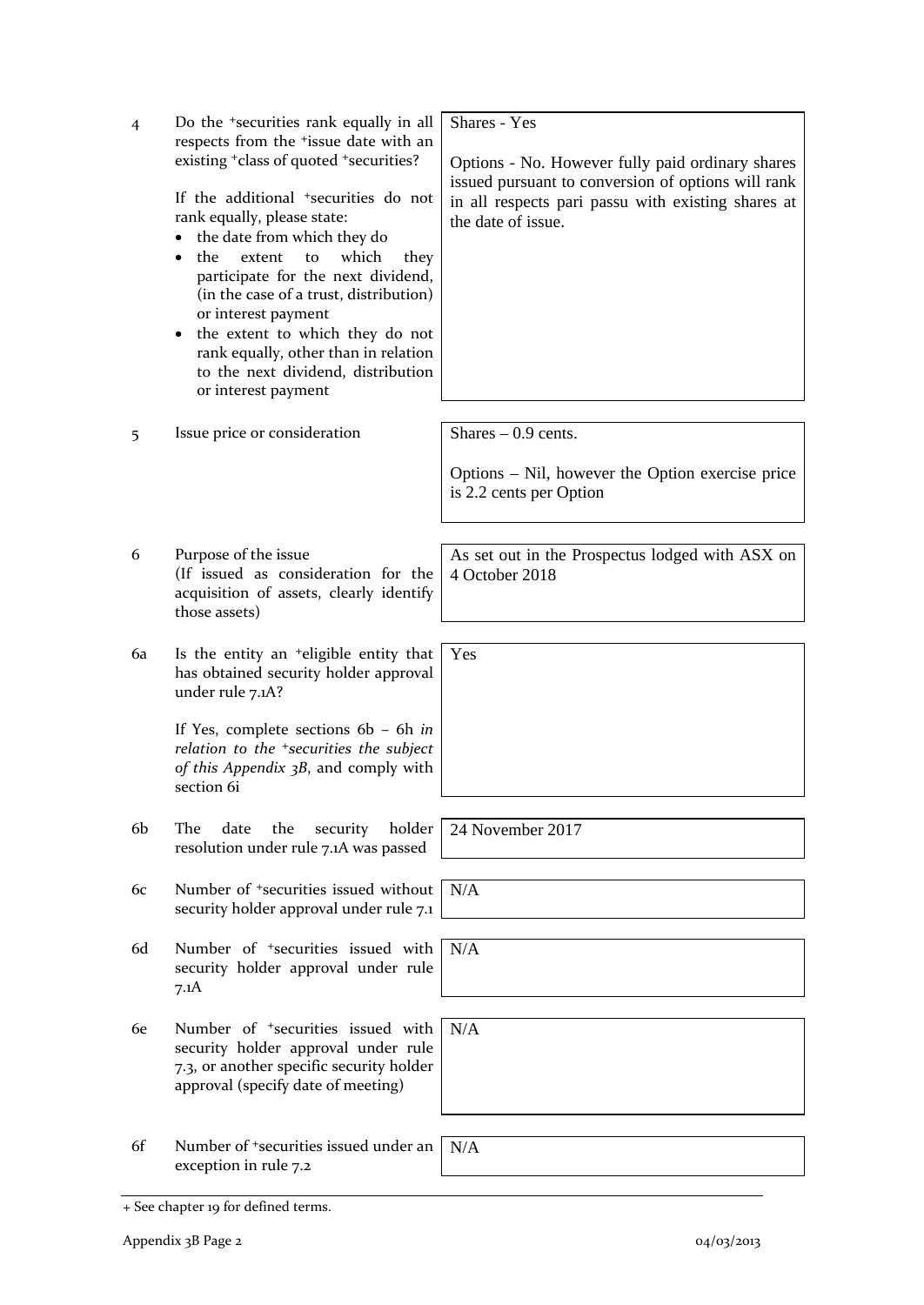- 6g If +securities issued under rule 7.1A, was issue price at least 75% of 15 day VWAP as calculated under rule 7.1A.3? Include the +issue date and both values. Include the source of the VWAP calculation.
- 6h If +securities were issued under rule 7.1A for non-cash consideration, state date on which valuation of consideration was released to ASX Market Announcements
- 6i Calculate the entity's remaining issue capacity under rule 7.1 and rule 7.1A – complete Annexure 1 and release to ASX Market Announcements
- 7 +Issue dates

Note: The issue date may be prescribed by ASX (refer to the definition of issue date in rule 19.12). For example, the issue date for a pro rata entitlement issue must comply with the applicable timetable in Appendix 7A.

Cross reference: item 33 of Appendix 3B.

8 Number and <sup>+</sup>class of all <sup>+</sup>securitie quoted on ASX (*including* the <sup>+</sup>securities in section 2 if applicable)

| N/A |  |  |  |
|-----|--|--|--|
|     |  |  |  |
|     |  |  |  |
|     |  |  |  |

N/A

Refer annexure 1

Anticipated to be Wednesday, 7 November 2018

|         | Number                                                                                                                                                                                           | +Class                          |
|---------|--------------------------------------------------------------------------------------------------------------------------------------------------------------------------------------------------|---------------------------------|
| 'S<br>e | Assuming that the<br>maximum number of                                                                                                                                                           | Fully paid ordinary shares      |
|         | shares offered under<br>the Rights Issue is<br>issued, there will be                                                                                                                             |                                 |
|         | 1,179,346,944 shares                                                                                                                                                                             |                                 |
|         | on issue<br>after<br>completion of the<br>Rights Issue.                                                                                                                                          |                                 |
|         | Assuming that the<br>maximum number of<br>shares offered under<br>the Rights Issue is<br>issued, there will be<br>235,869,389 options<br>after<br>on issue<br>completion of the<br>Rights Issue. | Options                         |
|         | Number                                                                                                                                                                                           | $+Class$                        |
| .s<br>e | 1,500,000                                                                                                                                                                                        | Options over ordinary<br>shares |

- 9 Number and <sup>+</sup>class of all <sup>+</sup>securitie not qoted on ASX (*including* the <sup>+</sup>securities in section 2 if applicable)
- 10 Dividend policy (in the case of a trust, N/Adistribution policy) on the increased capital (interests)

| $\nabla/A$ |  |  |  |
|------------|--|--|--|
|            |  |  |  |
|            |  |  |  |
|            |  |  |  |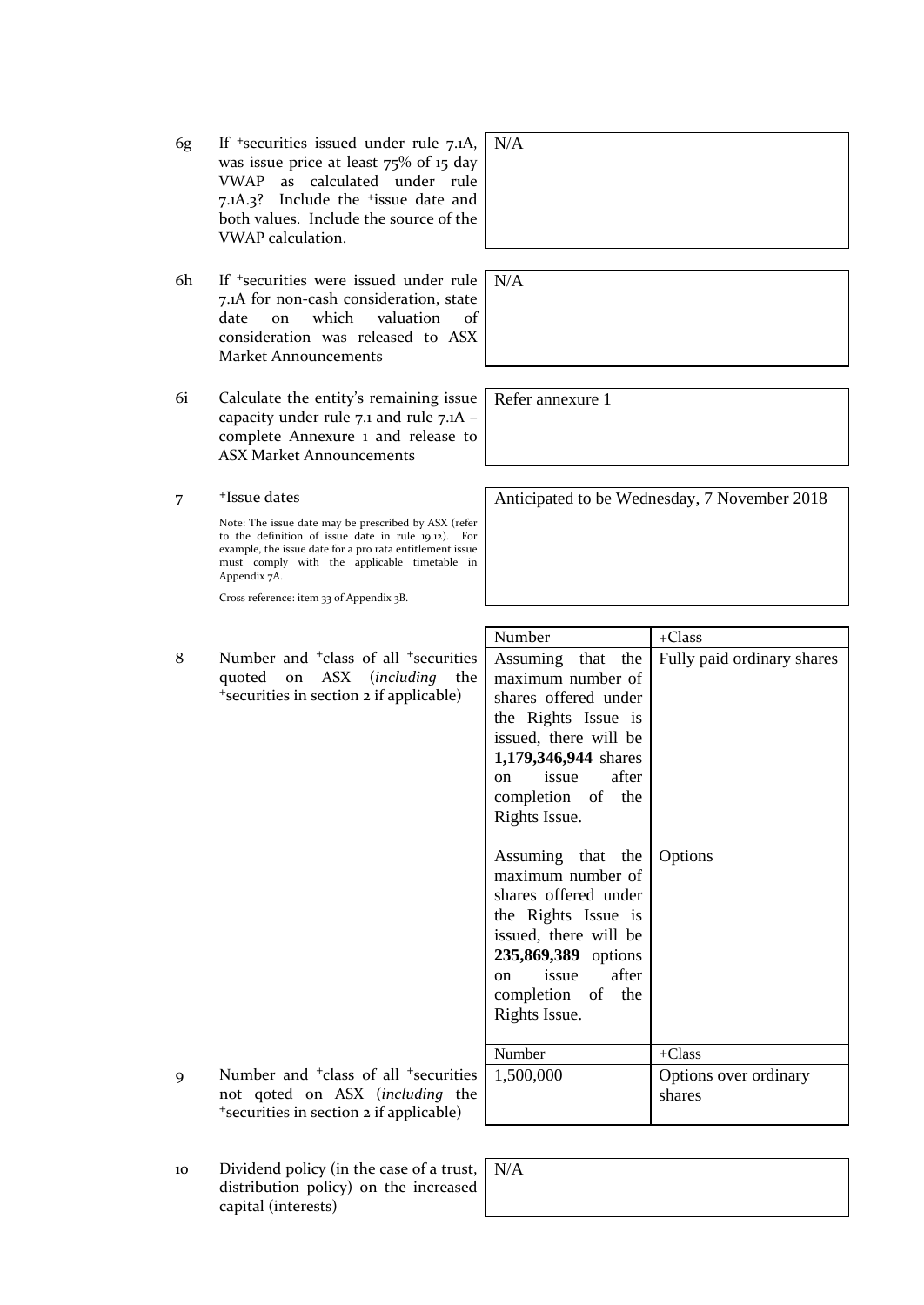## **Part 2 - Pro rata issue**

| 11 | security<br>holder<br>approval<br><b>ls</b><br>required?                                                                                                                                             | No, shareholder approval is not required for<br>the Rights Issue                                                                                                 |
|----|------------------------------------------------------------------------------------------------------------------------------------------------------------------------------------------------------|------------------------------------------------------------------------------------------------------------------------------------------------------------------|
| 12 | Is the issue renounceable or non-<br>renounceable?                                                                                                                                                   | Non-renounceable                                                                                                                                                 |
| 13 | Ratio in which the <sup>+</sup> securities<br>will be offered                                                                                                                                        | One New Share for every four Shares held<br>together with one Option for every New Share,<br>however Shareholders may apply for more<br>than their entitlements. |
| 14 | <sup>+</sup> Class of <sup>+</sup> securities to which the<br>offer relates                                                                                                                          | Ordinary shares                                                                                                                                                  |
| 15 | determine<br>+Record<br>date<br>to<br>entitlements                                                                                                                                                   | 7.00pm (AEDT) Tuesday, 9 October 2018                                                                                                                            |
| 16 | different<br>Will<br>holdings<br>on<br>registers (or subregisters) be<br>calculating<br>aggregated<br>for<br>entitlements?                                                                           | N <sub>o</sub>                                                                                                                                                   |
| 17 | Policy for deciding entitlements<br>in relation to fractions                                                                                                                                         | Any fractional entitlements to a new share will<br>be rounded up to the nearest whole new share.                                                                 |
| 18 | Names of countries in which the<br>entity has security holders who<br>will not be sent new offer<br>documents<br>Note: Security holders must be told how their<br>entitlements are to be dealt with. | All countries other than Australia                                                                                                                               |
| 19 | Cross reference: rule 7.7.<br>date for<br>receipt<br>Closing<br>of                                                                                                                                   | 5.00pm (AEDT) 30 October 2018                                                                                                                                    |
|    | acceptances or renunciations                                                                                                                                                                         |                                                                                                                                                                  |
| 20 | Names of any underwriters                                                                                                                                                                            | None                                                                                                                                                             |
| 21 | Amount of any underwriting fee<br>or commission                                                                                                                                                      | N/A                                                                                                                                                              |
| 22 | Names of any brokers to the<br>issue                                                                                                                                                                 | CPS Capital Group Pty Ltd                                                                                                                                        |
| 23 | Fee or commission payable to<br>the broker to the issue                                                                                                                                              | \$25,000                                                                                                                                                         |
|    |                                                                                                                                                                                                      | 5,000,000 Options                                                                                                                                                |

<sup>+</sup> See chapter 19 for defined terms.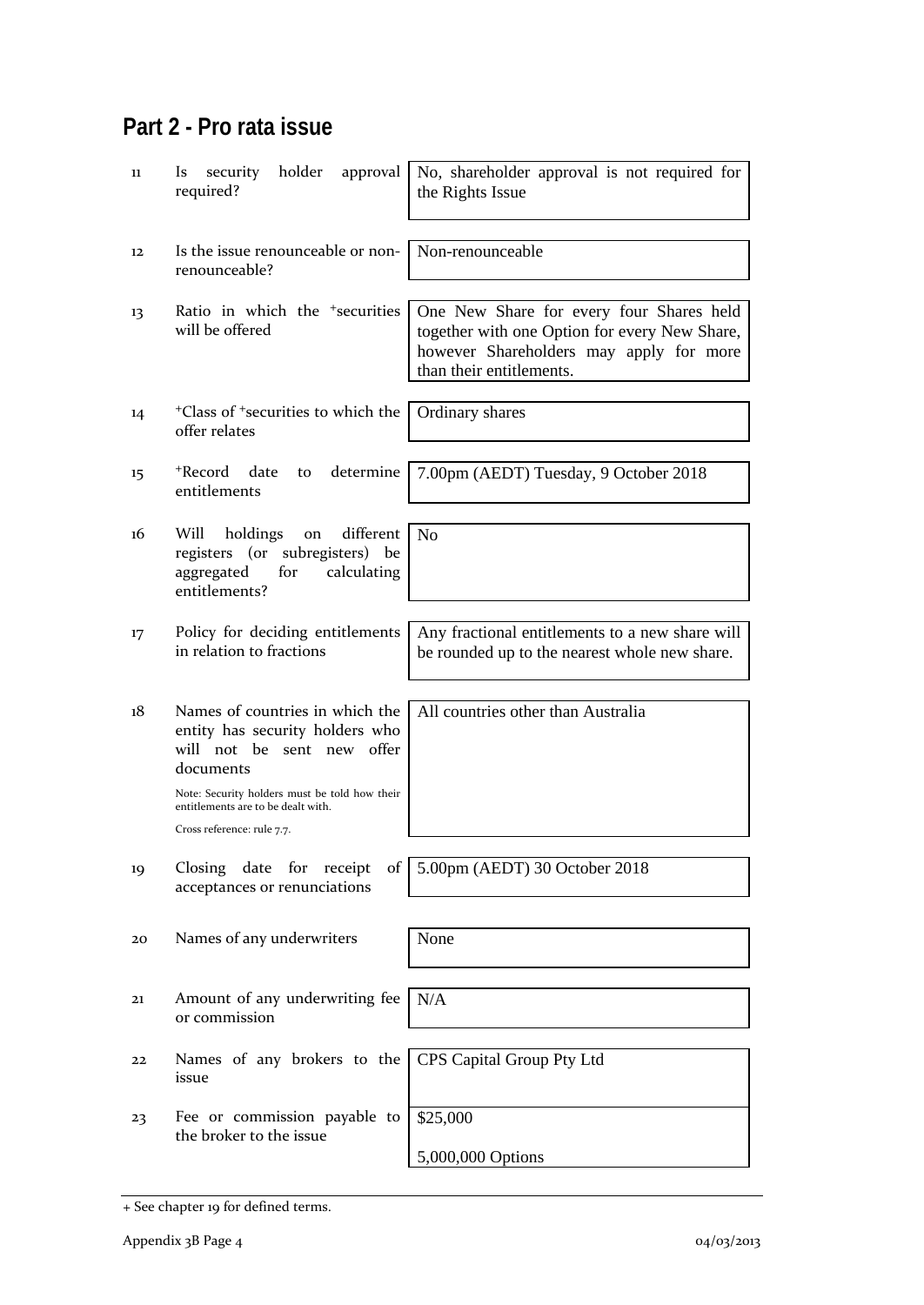| 24             | Amount of any handling fee<br>payable to brokers who lodge<br>acceptances or renunciations on<br>behalf of security holders                                                         | Up to 6% on the funds procured under the<br>Offer |
|----------------|-------------------------------------------------------------------------------------------------------------------------------------------------------------------------------------|---------------------------------------------------|
| 25             | If the issue is contingent on<br>security holders' approval, the<br>date of the meeting                                                                                             | N/A                                               |
| 26             | Date entitlement and acceptance<br>form and offer documents will be<br>sent to persons entitled                                                                                     | Friday, 12 October 2018                           |
| 27             | If the entity has issued options,<br>and the terms entitle option<br>holders<br>participate<br>to<br>on<br>exercise, the date on which<br>notices will be sent to option<br>holders | Thursday, 4 October 2018                          |
| 28             | Date rights trading will begin (if<br>applicable)                                                                                                                                   | N/A                                               |
| 29             | Date rights trading will end (if<br>applicable)                                                                                                                                     | N/A                                               |
| 30             | How do security holders sell<br>their entitlements in full through<br>a broker?                                                                                                     | N/A                                               |
| 31             | How do security holders sell part<br>of their entitlements through a<br>and accept for the<br>broker<br>balance?                                                                    | N/A                                               |
| 3 <sup>2</sup> | How do security holders dispose<br>of their entitlements (except by<br>sale through a broker)?                                                                                      | N/A                                               |
| 33             | <sup>+</sup> Issue date                                                                                                                                                             | Anticipated to be Wednesday, 7 November<br>2018   |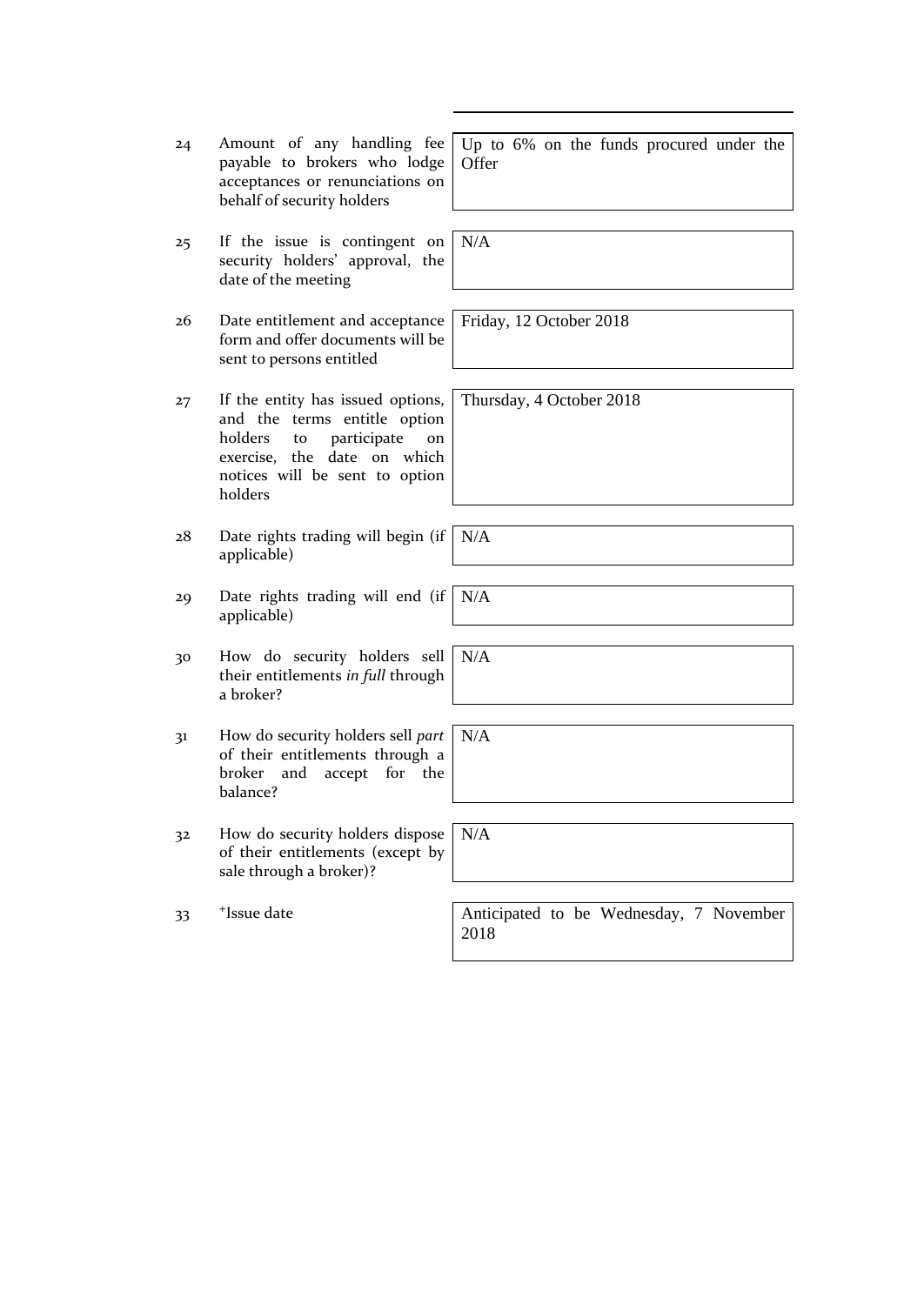### **Part 3 - Quotation of securities**

*You need only complete this section if you are applying for quotation of securities*



- (a)  $\sqrt{\phantom{a}}$  +Securities described in Part 1
- 

(b) All other <sup>+</sup>securities

Example: restricted securities at the end of the escrowed period, partly paid securities that become fully paid, employee incentive share securities when restriction ends, securities issued on expiry or conversion of convertible securities

#### **Entities that have ticked box 34(a)**

#### **Additional securities forming a new class of securities**

*Tick to indicate you are providing the information or documents*

| 35                                  |  | If the 'securities are 'equity securities, the names of the 20 largest holders of the<br>additional <i>*securities</i> , and the number and percentage of additional <i>*securities</i><br>held by those holders                                    |  |  |
|-------------------------------------|--|-----------------------------------------------------------------------------------------------------------------------------------------------------------------------------------------------------------------------------------------------------|--|--|
| 36                                  |  | If the *securities are *equity securities, a distribution schedule of the additional<br>*securities setting out the number of holders in the categories<br>$1 - 1,000$<br>$1,001 - 5,000$<br>5,001 - 10,000<br>10,001 - 100,000<br>100,001 and over |  |  |
| 37                                  |  | A copy of any trust deed for the additional <sup>+</sup> securities                                                                                                                                                                                 |  |  |
| Entities that have ticked box 34(b) |  |                                                                                                                                                                                                                                                     |  |  |

38 Number of +securities for which <sup>+</sup>quotation is sought N/A

39 <sup>+</sup>Class of +securities for which quotation is sought



<sup>+</sup> See chapter 19 for defined terms.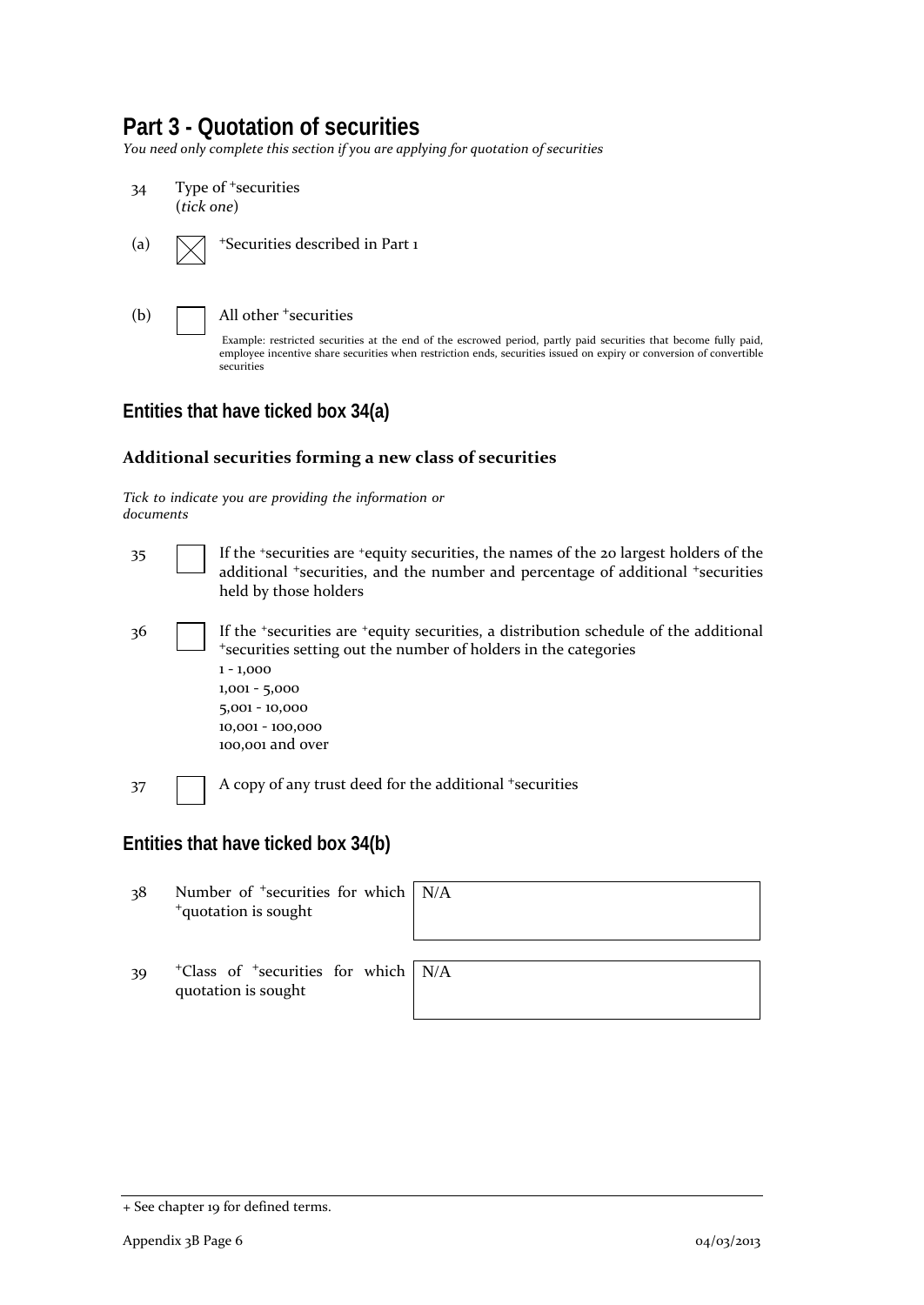40 Do the +securities rank equally in all respects from the <sup>+</sup>issue date with an existing <sup>+</sup>class of quoted <sup>+</sup>securities?

> If the additional <sup>+</sup>securities do not rank equally, please state:

N/A

- the date from which they do
- the extent to which they participate for the next dividend, (in the case of a trust, distribution) or interest payment
- the extent to which they do not rank equally, other than in relation to the next dividend, distribution or interest payment
- 41 Reason for request for quotation N/A now

Example: In the case of restricted securities, end of restriction period

(if issued upon conversion of another <sup>+</sup>security, clearly identify that other <sup>+</sup>security)

42 Number and <sup>+</sup>class of all <sup>+</sup>securities quoted on ASX (*including* the +securities in clause 38)

| Number | $+Class$ |
|--------|----------|
| N/A    | N/A      |
|        |          |
|        |          |
|        |          |
|        |          |
|        |          |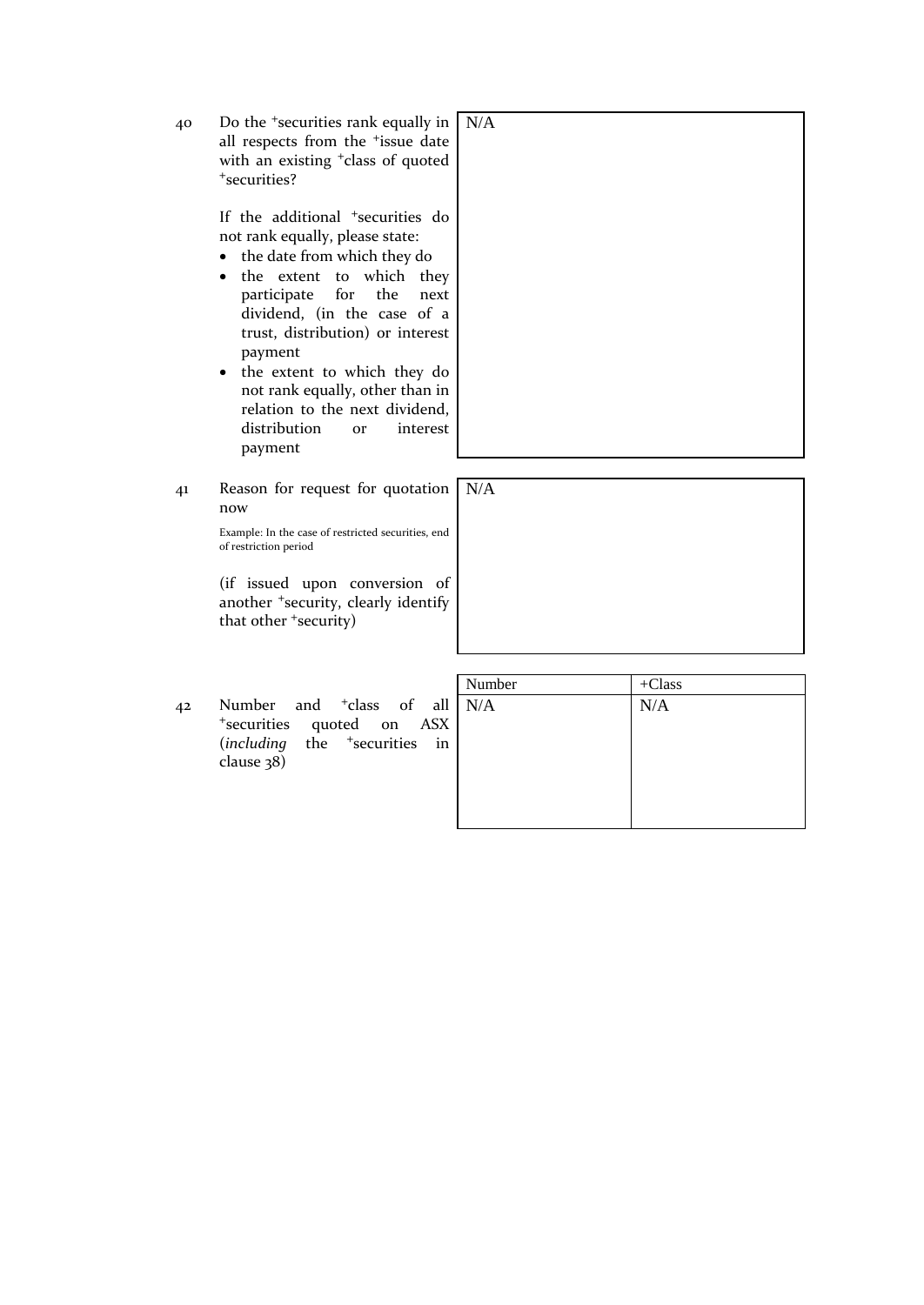#### **Quotation agreement**

- 1 +Quotation of our additional +securities is in ASX's absolute discretion. ASX may quote the <sup>+</sup>securities on any conditions it decides.
- 2 We warrant the following to ASX.
	- The issue of the +securities to be quoted complies with the law and is not for an illegal purpose.
	- There is no reason why those <sup>+</sup>securities should not be granted <sup>+</sup>quotation.
	- An offer of the *\*securities* for sale within 12 months after their issue will not require disclosure under section  $707(3)$  or section  $1012C(6)$  of the Corporations Act.

Note: An entity may need to obtain appropriate warranties from subscribers for the securities in order to be able to give this warranty

- Section 724 or section 1016E of the Corporations Act does not apply to any applications received by us in relation to any +securities to be quoted and that no-one has any right to return any +securities to be quoted under sections 737, 738 or 1016F of the Corporations Act at the time that we request that the <sup>+</sup>securities be quoted.
- If we are a trust, we warrant that no person has the right to return the <sup>+</sup>securities to be quoted under section 1019B of the Corporations Act at the time that we request that the +securities be quoted.
- 3 We will indemnify ASX to the fullest extent permitted by law in respect of any claim, action or expense arising from or connected with any breach of the warranties in this agreement.
- 4 We give ASX the information and documents required by this form. If any information or document is not available now, we will give it to ASX before <sup>+</sup>quotation of the +securities begins. We acknowledge that ASX is relying on the information and documents. We warrant that they are (will be) true and complete.

| Sign here:<br>Company secretary |  | $191 \text{ MeV}$ |  |
|---------------------------------|--|-------------------|--|
|---------------------------------|--|-------------------|--|

Print name: Melanie Leydin

 $-$ 

<sup>+</sup> See chapter 19 for defined terms.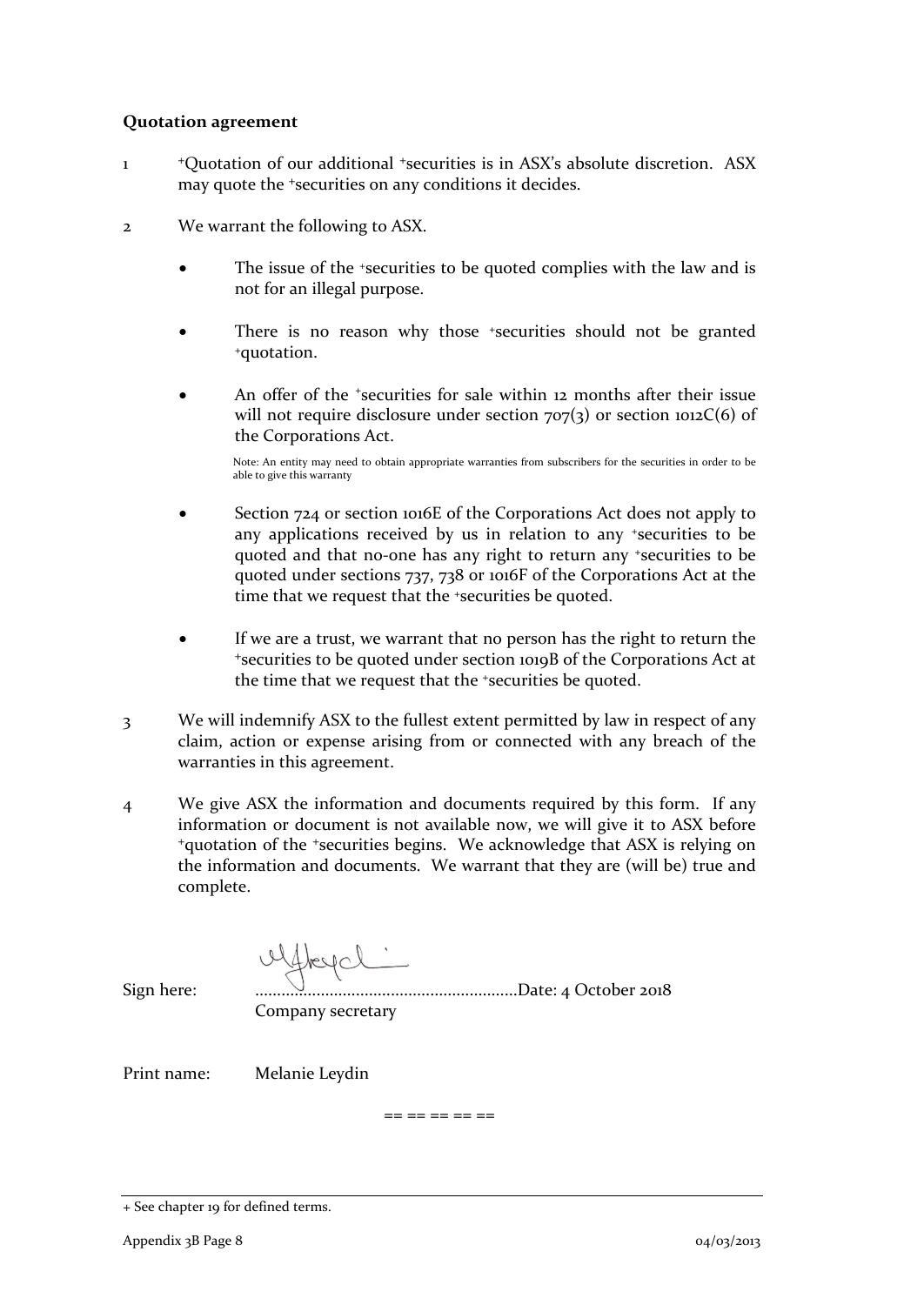# **Appendix 3B – Annexure 1**

## **Calculation of placement capacity under rule 7.1 and rule 7.1A for +eligible entities**

Introduced 01/08/12

**Part 1**

| Rule 7.1 - Issues exceeding 15% of capital                                                                                                                                                                                                                                                                                                   |                                                                                                                   |  |
|----------------------------------------------------------------------------------------------------------------------------------------------------------------------------------------------------------------------------------------------------------------------------------------------------------------------------------------------|-------------------------------------------------------------------------------------------------------------------|--|
| Step 1: Calculate "A", the base figure from which the placement<br>capacity is calculated                                                                                                                                                                                                                                                    |                                                                                                                   |  |
| <b>Insert</b> number of fully paid ordinary<br>securities on issue 12 months before date<br>of issue or agreement to issue                                                                                                                                                                                                                   | 943,477,555                                                                                                       |  |
| Add the following:                                                                                                                                                                                                                                                                                                                           |                                                                                                                   |  |
| Number of fully paid ordinary securities<br>issued in that 12 month period under an<br>exception in rule 7.2                                                                                                                                                                                                                                 | Up to 235,869,389 to be issued under the<br>Rights Issue - Anticipated to be issued<br>Wednesday, 7 November 2018 |  |
| Number of fully paid ordinary securities<br>$\bullet$<br>issued in that 12 month period with<br>shareholder approval                                                                                                                                                                                                                         |                                                                                                                   |  |
| Number of partly paid ordinary<br>$\bullet$<br>securities that became fully paid in that<br>12 month period                                                                                                                                                                                                                                  |                                                                                                                   |  |
| Note:<br>Include only ordinary securities here -<br>other classes of equity securities cannot<br>be added<br>Include here (if applicable) the<br>$\bullet$<br>securities the subject of the Appendix<br>3B to which this form is annexed<br>It may be useful to set out issues of<br>securities on different dates as separate<br>line items |                                                                                                                   |  |
| <b>Subtract</b> the number of fully paid ordinary<br>securities cancelled during that 12 month<br>period                                                                                                                                                                                                                                     |                                                                                                                   |  |
| "A"                                                                                                                                                                                                                                                                                                                                          | Up to 1,179,346,944                                                                                               |  |

<sup>+</sup> See chapter 19 for defined terms.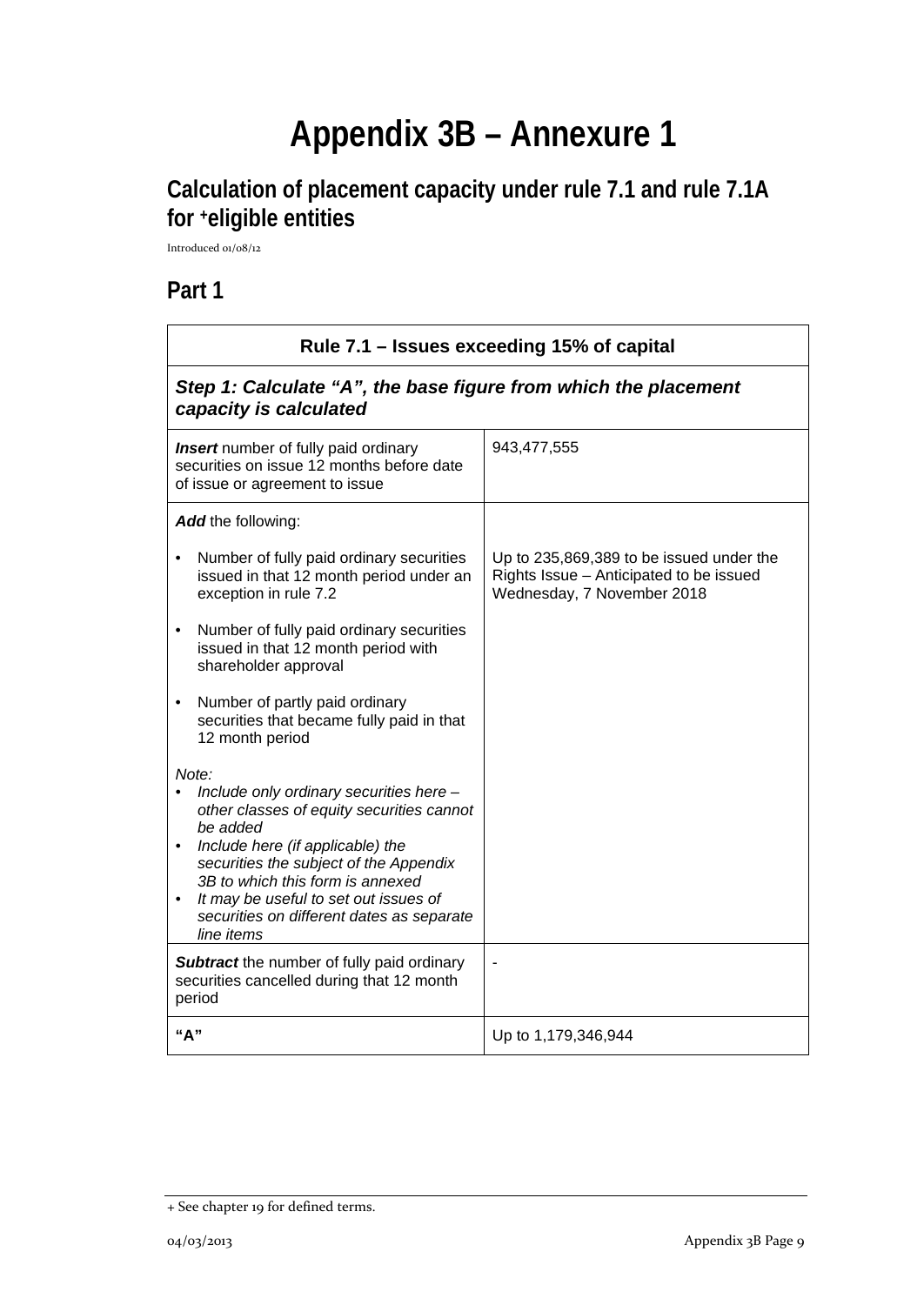| Step 2: Calculate 15% of "A"                                                                                                                                                                                                                                                                                                                     |                                                                    |  |  |
|--------------------------------------------------------------------------------------------------------------------------------------------------------------------------------------------------------------------------------------------------------------------------------------------------------------------------------------------------|--------------------------------------------------------------------|--|--|
| "B"                                                                                                                                                                                                                                                                                                                                              | 0.15                                                               |  |  |
|                                                                                                                                                                                                                                                                                                                                                  | [Note: this value cannot be changed]                               |  |  |
| Multiply "A" by 0.15                                                                                                                                                                                                                                                                                                                             | Up to 176,902,041                                                  |  |  |
| Step 3: Calculate "C", the amount of placement capacity under rule<br>7.1 that has already been used                                                                                                                                                                                                                                             |                                                                    |  |  |
| <b>Insert</b> number of equity securities issued or<br>agreed to be issued in that 12 month period<br>not counting those issued:                                                                                                                                                                                                                 |                                                                    |  |  |
| Under an exception in rule 7.2                                                                                                                                                                                                                                                                                                                   | 350,000 - 16 October 2017                                          |  |  |
| Under rule 7.1A                                                                                                                                                                                                                                                                                                                                  |                                                                    |  |  |
| With security holder approval under rule<br>7.1 or rule 7.4                                                                                                                                                                                                                                                                                      |                                                                    |  |  |
| Note:<br>This applies to equity securities, unless<br>$\bullet$<br>specifically excluded - not just ordinary<br>securities<br>Include here (if applicable) the<br>securities the subject of the Appendix<br>3B to which this form is annexed<br>It may be useful to set out issues of<br>securities on different dates as separate<br>line items |                                                                    |  |  |
| "C"                                                                                                                                                                                                                                                                                                                                              | 350,000                                                            |  |  |
| Step 4: Subtract "C" from ["A" x "B"] to calculate remaining<br>placement capacity under rule 7.1                                                                                                                                                                                                                                                |                                                                    |  |  |
| "A" x 0.15                                                                                                                                                                                                                                                                                                                                       | 176,902,041                                                        |  |  |
| Note: number must be same as shown in<br>Step 2                                                                                                                                                                                                                                                                                                  |                                                                    |  |  |
| Subtract "C"                                                                                                                                                                                                                                                                                                                                     | 350,000                                                            |  |  |
| Note: number must be same as shown in<br>Step 3                                                                                                                                                                                                                                                                                                  |                                                                    |  |  |
| <b>Total</b> ["A" $\times$ 0.15] – "C"                                                                                                                                                                                                                                                                                                           | Up to 176,552,041                                                  |  |  |
|                                                                                                                                                                                                                                                                                                                                                  | [Note: this is the remaining placement<br>capacity under rule 7.1] |  |  |

<sup>+</sup> See chapter 19 for defined terms.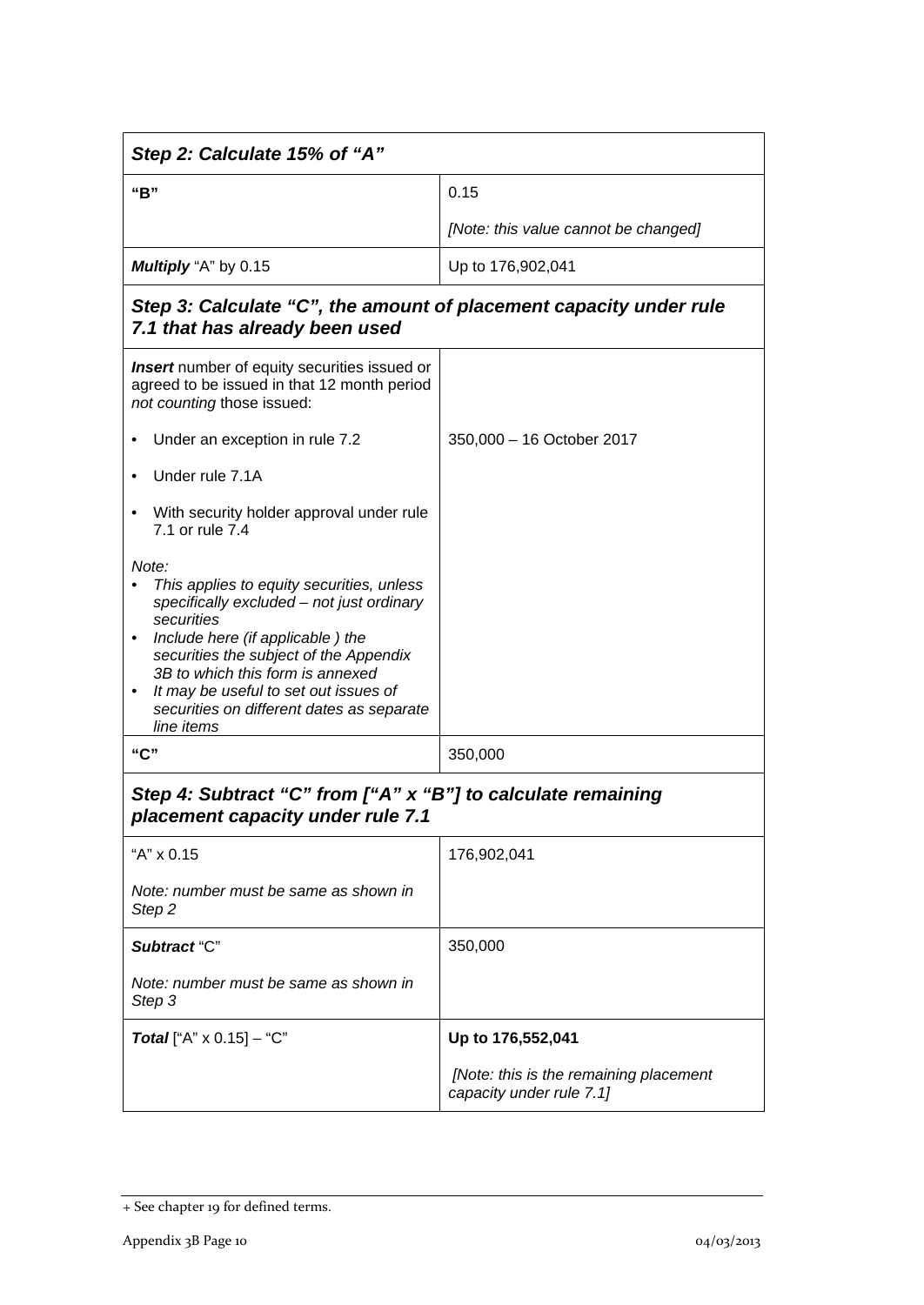## **Part 2**

| Rule 7.1A - Additional placement capacity for eligible entities                                                                                                                                                                                                                                                                                                                                                                                                                                                                                                                                                                                |                                    |  |
|------------------------------------------------------------------------------------------------------------------------------------------------------------------------------------------------------------------------------------------------------------------------------------------------------------------------------------------------------------------------------------------------------------------------------------------------------------------------------------------------------------------------------------------------------------------------------------------------------------------------------------------------|------------------------------------|--|
| Step 1: Calculate "A", the base figure from which the placement<br>capacity is calculated                                                                                                                                                                                                                                                                                                                                                                                                                                                                                                                                                      |                                    |  |
| "А"                                                                                                                                                                                                                                                                                                                                                                                                                                                                                                                                                                                                                                            | Up to 1,179,346,944                |  |
| Note: number must be same as shown in<br>Step 1 of Part 1                                                                                                                                                                                                                                                                                                                                                                                                                                                                                                                                                                                      |                                    |  |
| Step 2: Calculate 10% of "A"                                                                                                                                                                                                                                                                                                                                                                                                                                                                                                                                                                                                                   |                                    |  |
| "D"                                                                                                                                                                                                                                                                                                                                                                                                                                                                                                                                                                                                                                            | 0.10                               |  |
|                                                                                                                                                                                                                                                                                                                                                                                                                                                                                                                                                                                                                                                | Note: this value cannot be changed |  |
| Multiply "A" by 0.10                                                                                                                                                                                                                                                                                                                                                                                                                                                                                                                                                                                                                           | Up to 117,934,694                  |  |
| Step 3: Calculate "E", the amount of placement capacity under rule<br>7.1A that has already been used                                                                                                                                                                                                                                                                                                                                                                                                                                                                                                                                          |                                    |  |
| <b>Insert</b> number of equity securities issued or<br>agreed to be issued in that 12 month period<br>under rule 7.1A<br>Notes:<br>This applies to equity securities $-$ not<br>$\bullet$<br>just ordinary securities<br>Include here $-$ if applicable $-$ the<br>securities the subject of the Appendix<br>3B to which this form is annexed<br>Do not include equity securities issued<br>$\bullet$<br>under rule 7.1 (they must be dealt with<br>in Part 1), or for which specific security<br>holder approval has been obtained<br>It may be useful to set out issues of<br>securities on different dates as separate<br>line items<br>"E" |                                    |  |

<sup>+</sup> See chapter 19 for defined terms.